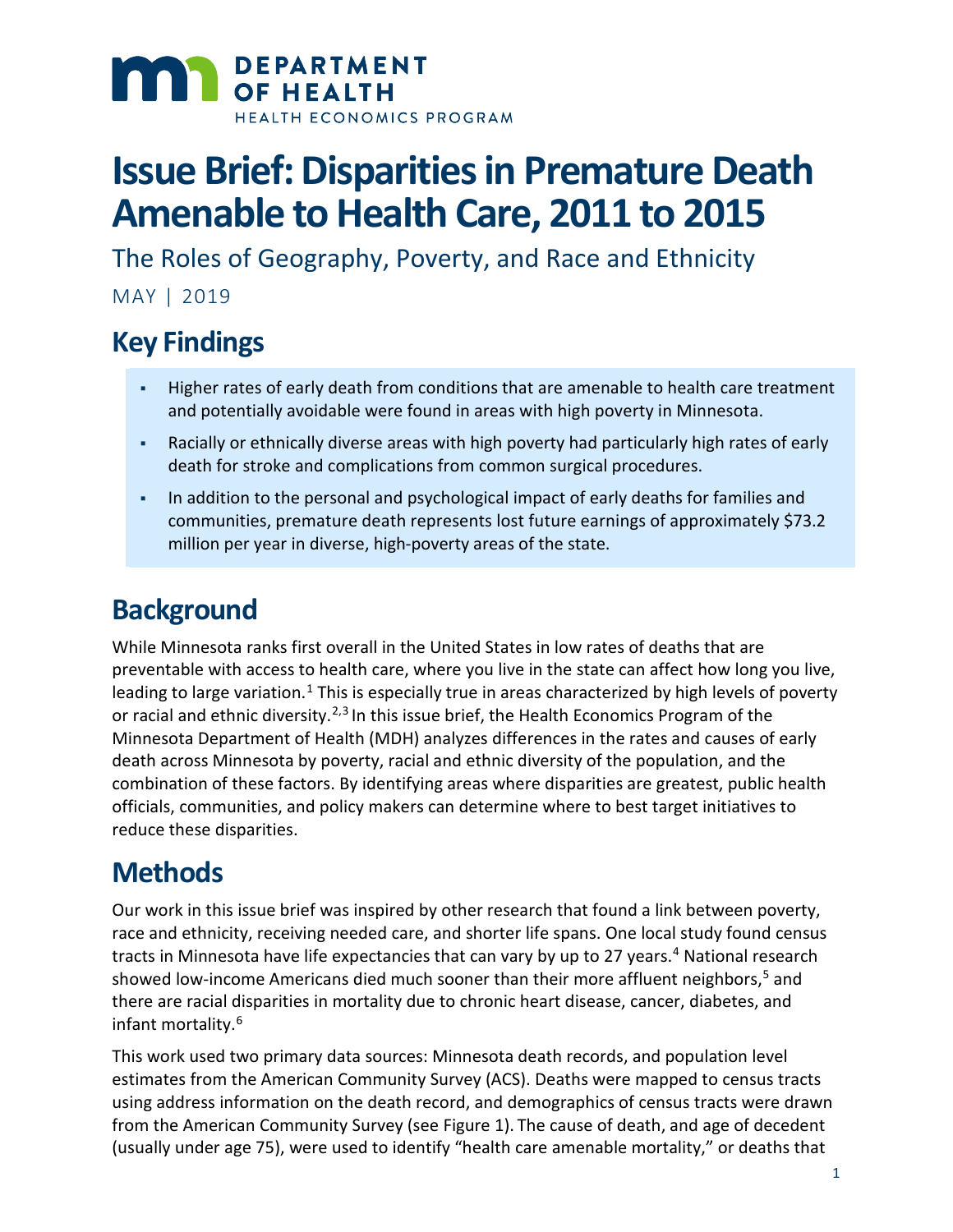were most likely preventable if the person had access to timely and effective health care.<sup>[7](#page-8-6)</sup> The causes of death considered include chronic heart disease, $8$  complications from surgical procedures, stroke, and other conditions identified in Appendix A.

We calculated population rates for each geography after adjusting for differences in age and sex. [9](#page-8-8) Finally, we compare adjusted rates of premature death across two categories:

- High poverty areas of the state; and
- **EXERGHT FIGHT FIGHT And FIGURY [10](#page-8-9) TH 10 TH 2016** Indeptiven 1, Landslergies 1, Landslergies 1, Landslergies 1, L

#### **Causes of Death Racially and Ethnically High Poverty Areas Amenable to Health Care Diverse Areas** Cerebrovascular disease 1/5 of Population Living Half or more of (Stroke) At or Below Federal census tract Chronic heart disease **Poverty Guidelines** residents do not Maternal, congenital & \$25,100/year self-identify as infant conditions non-Hispanic Other circulatory disease For a family of four Respiratory disease white (\$12/hour in 2018 Surgical Complications for a single Treatable Cancer wage-earner) Other Conditions\* \*See Appendix A for full list of causes of death.

#### **Figure 1. Definitions**

### **Volume and Geographic Distribution of Health Care Amenable Mortality**

Our analysis identified that nearly one in five deaths for Minnesota residents under age 75 were potentially avoidable with health care treatment (14,027 out of 76,907) from 2011 through 2015. In examining the geographic distribution of health care amenable mortality, we found substantial overlap with the extent of poverty and presence of racial and ethnic diversity. As shown in Figure 2, census tracts with higher rates of health care amenable mortality often correspond with areas that were high poverty (blue) or were high-poverty areas with greater racial and ethnic diversity (green).<sup>[11](#page-8-10)</sup> In all, 43 percent of the population with high mortality rates amenable to health care live in areas with high poverty, even though these areas only represent 14 percent of the state population under age 75.

Similar to the state as a whole, the majority of Minnesota's population (54.5 percent) living in areas with elevated health care amenable mortality were within 20 miles of the cities of Minneapolis and St. Paul. Outside of the metro area, more than half the population in isolated rural areas with high mortality lived in areas that included American Indian reservations.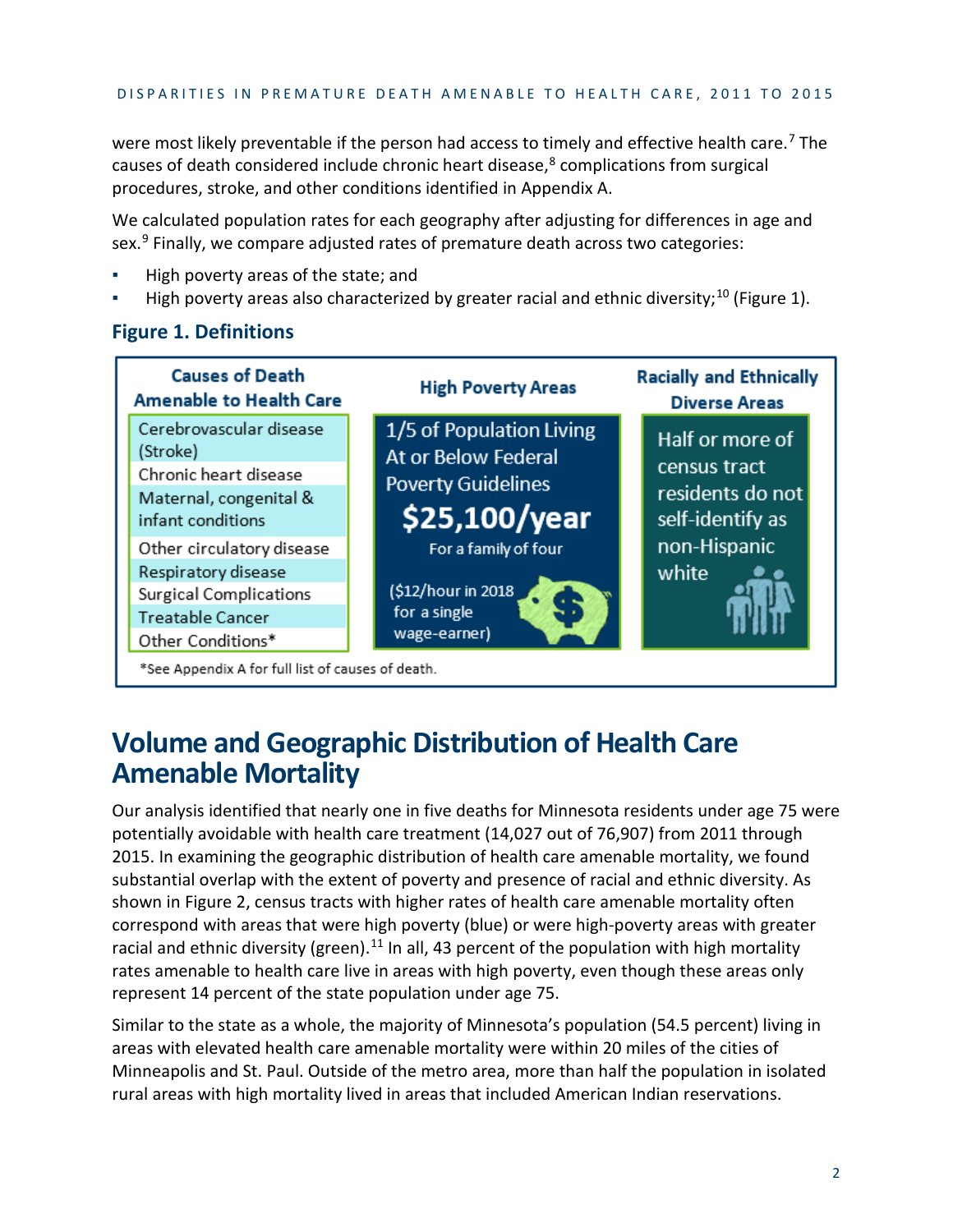

#### **Figure 2. High Health Care Amenable Mortality and Poverty in Minnesota**

*Note: Rates of mortality amenable to health care (premature death) were adjusted by age and sex. Census tracts with a higher number of actual deaths amenable to health care than the expected number based on the population are considered high mortality. Expected numbers are derived from the statewide rate of mortality amenable to health care. The map only shows census tracts with high amenable mortality rates, 20 or more amenable mortality events, and the rates are considered stable. Source: MDH, Health Economics Program analysis of the Minnesota Mortality Registry and the US Census Bureau's American Community Survey 2011-2015.* 

These overall findings are consistent with the *Minnesota Statewide Health Assessment* that points to structural barriers faced across generations by Minnesotans living in poverty, communities of color, and American Indians, that keep many communities from being healthy.<sup>[12](#page-8-11)</sup> American Indians, in particular, face considerable hurdles to health including limitations around how and where they can access health care, higher rates of homelessness, earnings of about half the median income of white Minnesotans, and a disproportionate involvement with the criminal justice system. $^{13}$  $^{13}$  $^{13}$ 

### **Distribution of the Causes of Health Care Amenable Deaths**

While areas with the highest rates of early death largely overlapped with areas of high poverty (and diversity), the causes of early death differ across categories (Figure 3). Among deaths amenable to health care, chronic heart disease was the leading cause of death in high poverty areas, followed closely by treatable cancer and stroke. Health care amenable mortality rates for surgical conditions, heart disease, maternal and infant conditions (conditions related to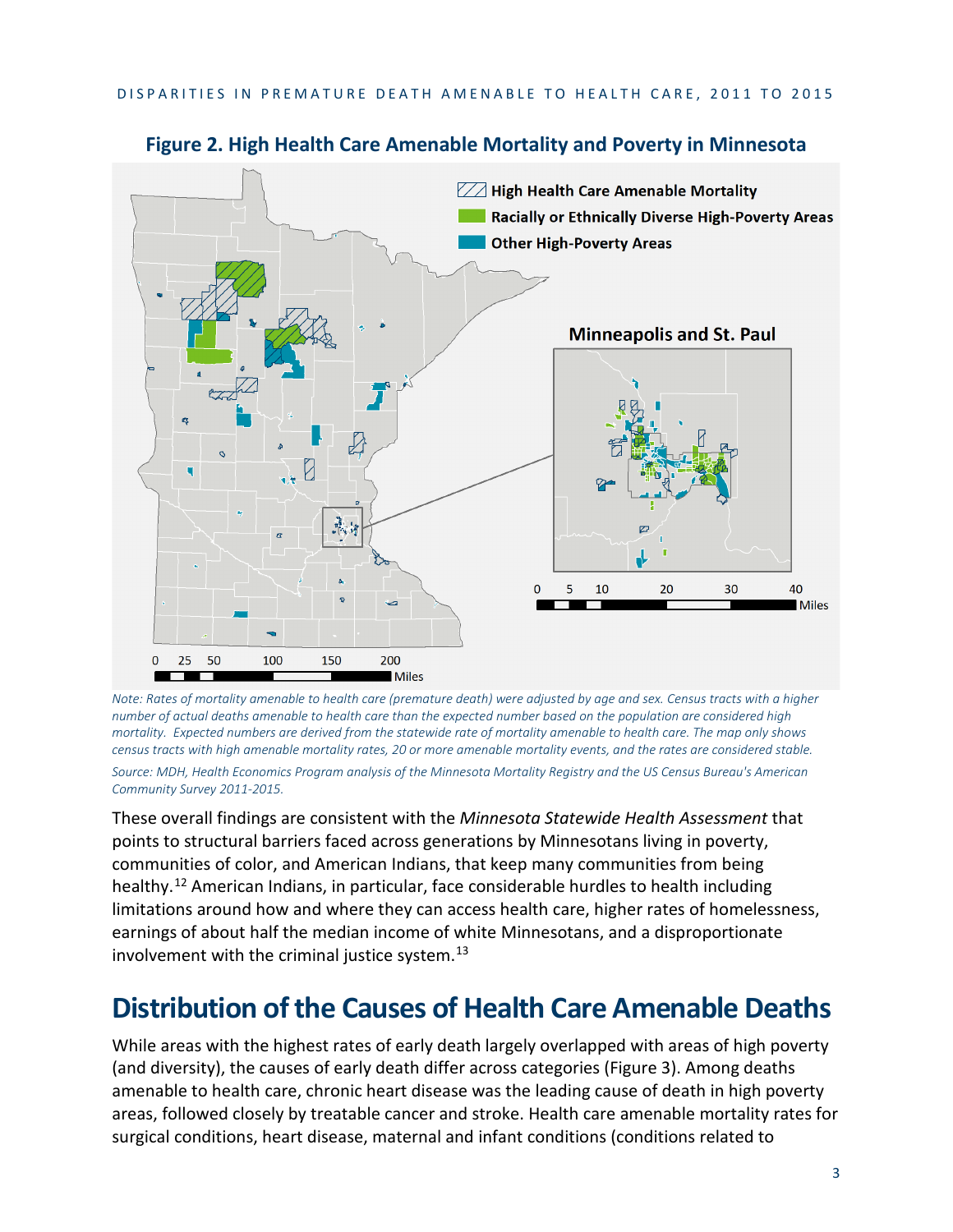#### DISPARITIES IN PREMATURE DEATH AMENABLE TO HEALTH CARE, 2011 TO 2015

pregnancy, birth and birth defects), and respiratory disease in these high-poverty areas were nearly double the statewide average.

Areas with high poverty that were also racially and ethnically diverse experienced the highest rates of health care amenable mortality for stroke and complications from surgical conditions, with rates nearly four times higher than the statewide rate and more than twice as high as other areas with high poverty. Also of note, rates for maternal, congenital, and infant conditions, and other circulatory diseases were also more than two times higher than in highpoverty areas that were not as diverse. High-poverty areas, regardless of racial and ethnic diversity, had similar adjusted death rates for chronic heart disease and respiratory disease.<sup>14</sup>



### **Figure 3. Mortality Rates per 100,000 for Causes of Death Sensitive to Health Care, 2011 to 2015**

 *\*Only 50 percent of deaths for chronic heart disease are included as evidence indicates 40 to 50 percent of heart disease mortality is sensitive to health care treatment.*

*Source: MDH, Health Economics Program analysis of the Minnesota Mortality Registry and the US Census Bureau's American Community Survey 2011-2015. Rates were adjusted by age and gender with the statewide rate as the standard rate.*

### **Consequences of Premature Death**

Losing loved ones imposes an immense psychological toll on the immediate family, friends, and community of those who die—particularly when the death is unexpected. Much of this burden can result in unquantifiable consequences, including the loss of emotional support, family integrity, and personal or community history.<sup>[15](#page-8-14)</sup> In addition to loss of social support for friends and family, premature death also leads to loss of income due to fewer years worked, which economists call productivity loss.<sup>[16](#page-8-15)</sup> This analysis looks at the average age of death for individuals who died before reaching 75 years of age for mortality amenable to health care.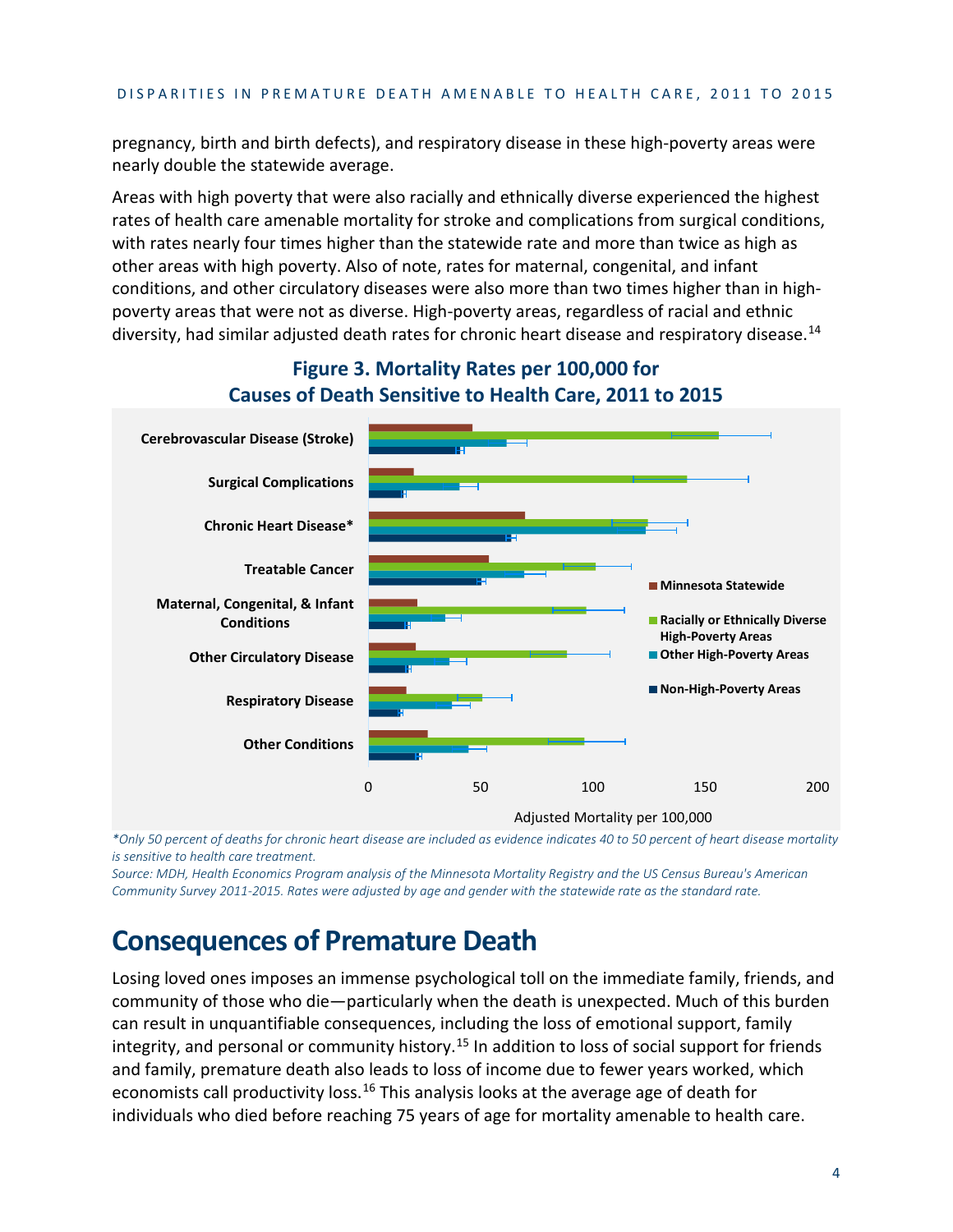As shown in Table 1, people living in racially or ethnically diverse, high-poverty areas, on average, died seven years earlier (at age 50) than their counterparts in areas that were not characterized by higher poverty and greater diversity (age 57). The gap was three years for people who lived in lower-diversity high poverty areas (age 54). Using standard (although likely imperfect) economic assumptions about the cost per year of life lost (\$50,000),<sup>17</sup> we estimate an overall productivity loss in areas of high poverty of \$114.8 million per year between 2011 and 2015, with nearly two-thirds (\$73.2 million) of this loss focused in areas that also had high diversity.18

**Table 1. Average Age at Death and Productivity Loss, 2011 to 2015**

|                                                   | Average Age of<br><b>Death Under</b><br><b>Age 75</b> | Annual<br>Productivity<br>Loss |
|---------------------------------------------------|-------------------------------------------------------|--------------------------------|
| Racially or Ethnically Diverse High-Poverty Areas | 50                                                    | -\$73.2 million                |
| <b>Other High-Poverty Areas</b>                   | 54                                                    | -\$41.6 million                |

*\* This is the difference between the years of potential life lost and the expected number of years based on the age-specific death rates of the entire Minnesota population multiplied by \$50,000. It also includes an annual discount of 3%. Source: MDH, Health Economics Program analysis of the Minnesota Mortality Registry and the American Community Survey, 2011 to 2015.* 

## **Conclusion**

The concept of premature death is not new, but the magnitude of it reported in this issue brief serves as an important reminder about the relevance of access to timely, high-quality health care services as well as the social determinants of health. As with other forms of health disparities, access to health care is not the only factor leading to premature death. Other research points to the built environment (air quality, housing, healthy food systems), socioeconomic status, as well as discrimination, racism and stress as being important determinants of lower life expectancy.<sup>[19](#page-8-16), [20](#page-8-17)</sup>

What *is* new in this analysis is that we identify the disproportionate impact of health care amenable deaths on high-poverty communities and, in particular, high-poverty communities that are also characterized by a greater degree of racial and ethnic diversity in a state that does comparably well in terms of residents living long and healthier lives.<sup>[21](#page-8-18)</sup>

Our findings about high-poverty communities with greater diversity, particularly concerning the evidence on productivity losses, are one example of the impact of generational structural barriers to health and financial well-being illustrated in the recent *Minnesota Statewide Health Assessment.*[22](#page-8-19) The financial losses, along with the psychological burdens experienced by communities who are dealing with early loss, only add to the evidence developed by groups such as the National Equity Atlas, which highlights the existence and type of systemic barriers experienced by specific disadvantaged communities.<sup>[23](#page-8-20)</sup> The findings in this brief also provide additional context for new tools such as the Opportunity Atlas, which allows individuals to explore the neighborhoods (and factors) that offer children the best chance for social mobility.<sup>24</sup> For example, recent research on the latter resource shows that children have a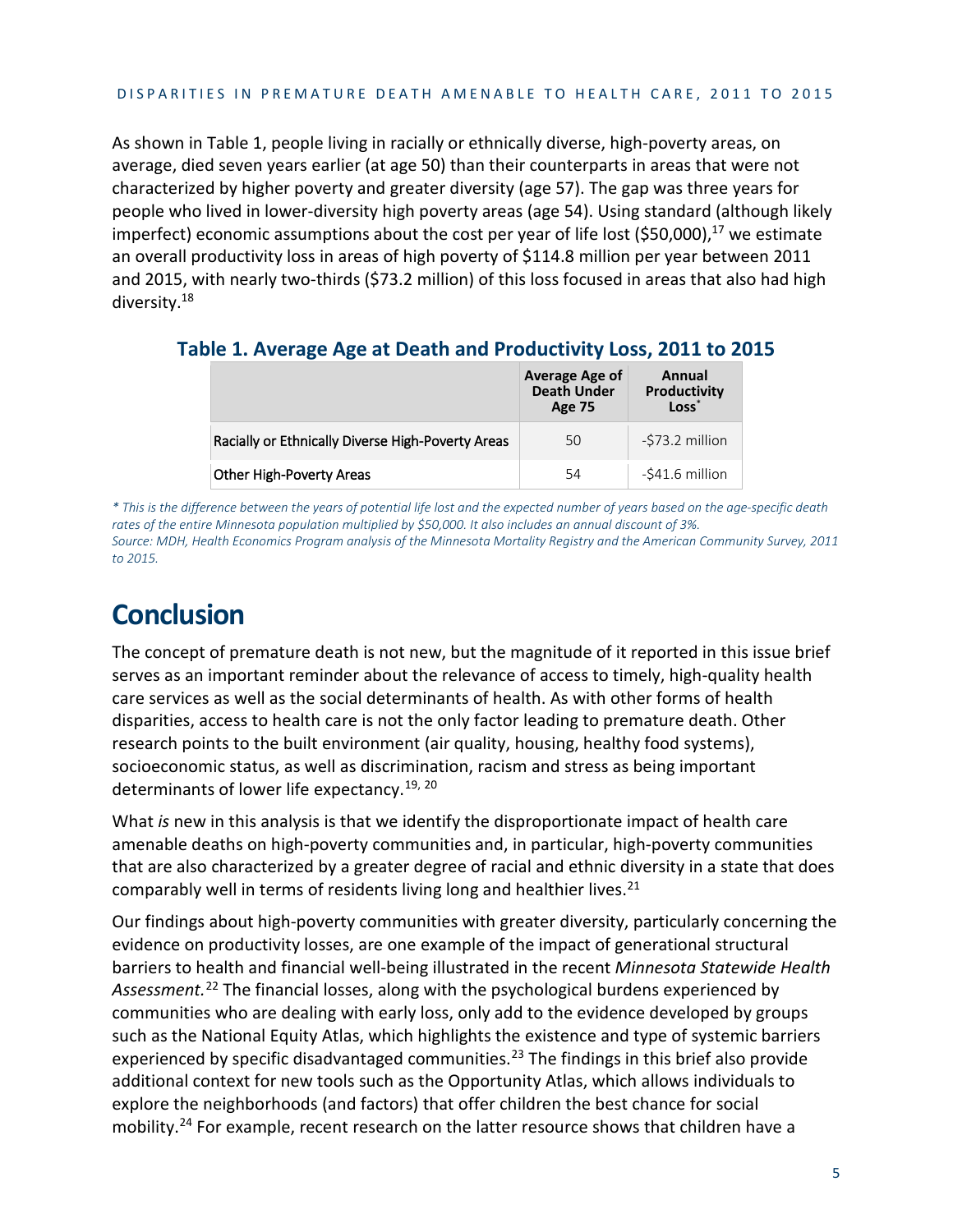better chance at moving out of poverty if they live where there are higher incomes, less racial segregation, and more two-parent families.<sup>[25](#page-8-22),[26](#page-8-23)</sup>

The reasons underlying the observed patterns of premature deaths are complex. While this study was not designed to identify them, we know a good deal from the literature. Some of the factors affecting the trends in Minnesota and nationwide relate to access to care, whether influenced by the complexity of the system, its failure to align to patients' needs and expectations, or the cost of care.<sup>[27](#page-8-24)</sup> Other factors relate to systemic barriers, including structural racism, that have grown historically and affect Minnesotans' equal chances for achieving best possible health as noted nearly five years ago in the MDH report *Advancing Health Equity in Minnesota*. [28](#page-8-25) The literal life-and-death implications of this brief bring renewed urgency to the ongoing work of fulfilling the recommendations in the *Advancing Health Equity* report, which are still relevant today.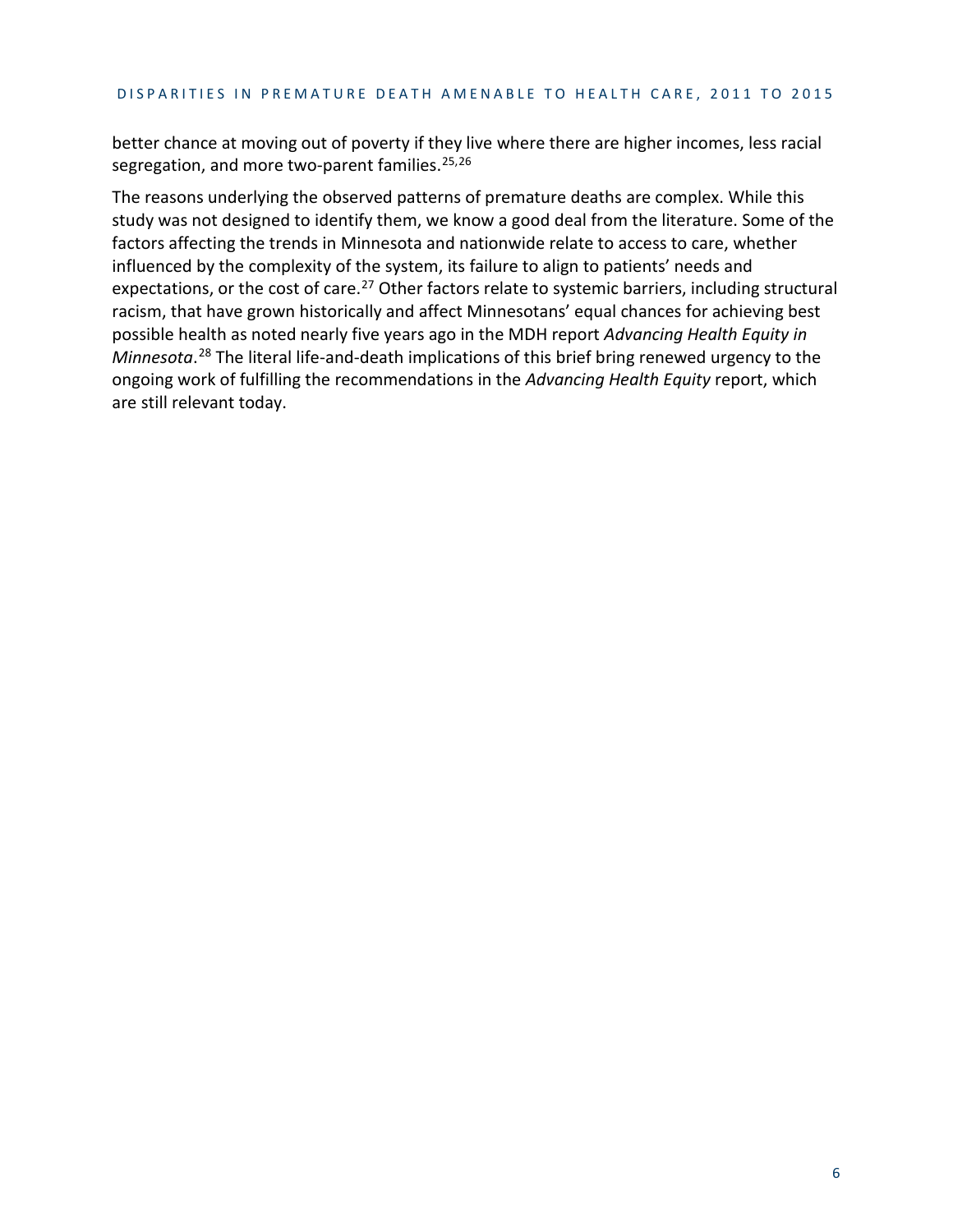#### DISPARITIES IN PREMATURE DEATH AMENABLE TO HEALTH CARE, 2011 TO 2015

### **Appendix A: Causes of Death Sensitive to Health Care**

|                              | Cause of Death Considered Sensitive to Health Care    | Age      | International Classification of Diseases<br>10 <sup>th</sup> Revision |
|------------------------------|-------------------------------------------------------|----------|-----------------------------------------------------------------------|
|                              | Cerebrovascular disease (Stroke)                      | $0 - 74$ | 160-169                                                               |
|                              | Chronic heart disease                                 | $0 - 74$ | $120 - 125$                                                           |
|                              | Maternal, congenital and perinatal conditions         |          |                                                                       |
|                              | Maternal death                                        | $0 - 74$ | O00-99                                                                |
|                              | Congenital cardiovascular anomalies                   | $0 - 74$ | Q20-8                                                                 |
|                              | Perinatal deaths, all causes, excluding stillbirths   | $0 - 74$ | P00-P96,A33                                                           |
| Other circulatory conditions |                                                       |          |                                                                       |
|                              | Chronic rheumatic heart disease                       | $0 - 74$ | $105-9$                                                               |
|                              | Hypertensive disease                                  | $0 - 74$ | $110 - 113, 115$                                                      |
| Respiratory disease          |                                                       |          |                                                                       |
|                              | All respiratory diseases (excl. pneumonia, influenza) | $1 - 14$ | J00-J09,J20-J99                                                       |
|                              | Influenza                                             | $0 - 74$ | $J10-J11$                                                             |
|                              | Pneumonia                                             | $0 - 74$ | $J12-J18$                                                             |
|                              | Surgical conditions                                   |          |                                                                       |
|                              | Peptic ulcer                                          | $0 - 74$ | K25-K27                                                               |
|                              | Appendicitis                                          | $0 - 74$ | K35-K38                                                               |
|                              | Abdominal hernia                                      | $0 - 74$ | K40-K46                                                               |
|                              | Cholelithiasis and cholecystitis                      | $0 - 74$ | K80-K81                                                               |
|                              | Nephritis and nephrosis                               | $0 - 74$ | N00-N07, N17-N09, N25-N27                                             |
|                              | Benign prostatic hyperplasia                          | $0 - 74$ | N40                                                                   |
|                              | Treatable Cancer                                      |          |                                                                       |
|                              | Malignant neoplasm of colon and rectum                | $0 - 74$ | C18-C21                                                               |
|                              | Malignant neoplasm of skin                            | $0 - 74$ | C44                                                                   |
|                              | Malignant neoplasm of breast                          | $0 - 74$ | C50                                                                   |
|                              | Malignant neoplasm of cervix uteri                    | $0 - 74$ | C53                                                                   |
|                              | Malignant neoplasm of cervix uteri or body of uterus  | $0 - 44$ | C54, C55                                                              |
|                              | Malignant neoplasm of testis                          | $0 - 74$ | C62                                                                   |
|                              | Hodgkin's disease                                     | $0 - 74$ | C81                                                                   |
|                              | Leukemia                                              | $0 - 44$ | C91-C95                                                               |
| Other Conditions             |                                                       |          |                                                                       |
|                              | Diabetes                                              | $0 - 49$ | E10-E14                                                               |
|                              | Diseases of the thyroid                               | $0 - 74$ | E00-E07                                                               |
|                              | Epilepsy                                              | $0 - 74$ | G40-1                                                                 |
|                              | Intestinal infections                                 | $0 - 14$ | A00-A09                                                               |
|                              | Measles                                               | $1 - 14$ | <b>BO5</b>                                                            |
|                              | Misadventures to patients                             | $0 - 74$ | Y60-Y69, Y83-Y84                                                      |
|                              | Diphtheria, tetanus, septicemia, or poliomyelitis     | $0 - 74$ | A36,A35,A80                                                           |
|                              | Tuberculosis                                          | $0 - 74$ | A15-A19,B90                                                           |
|                              | Whooping cough                                        | $0 - 14$ | A37                                                                   |

*Source: Adapted from Nolte, E., & McKee, M. (2004). Does Health Care Save Lives? Avoidable Mortality Revisited (p. 66). London: The Nuffield Trust*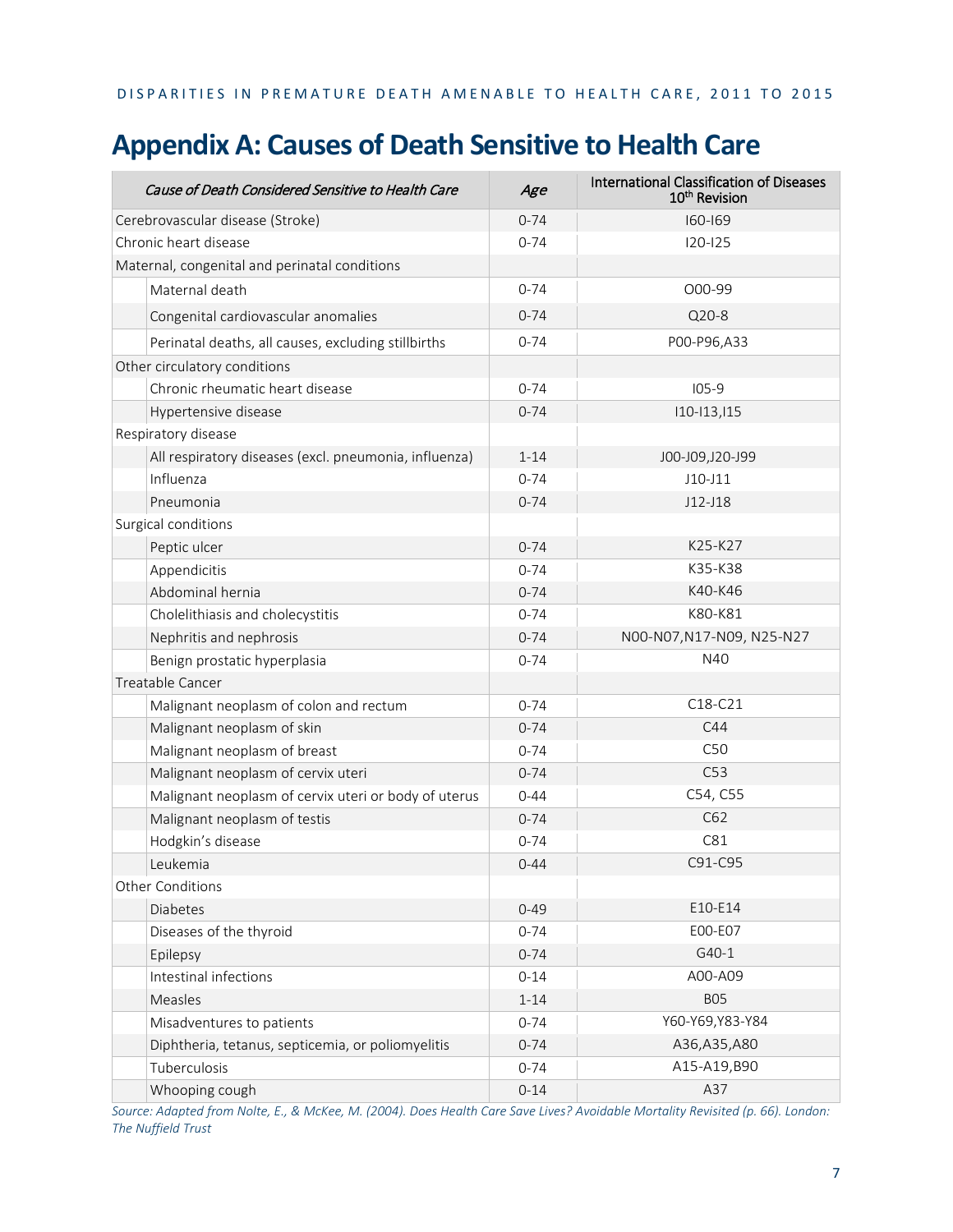### **Endnotes**

<sup>1</sup> The Commonwealth Fund. Health System Data Center: Healthy Lives: Mortality Amenable to Health Care, Deaths per 100,000 population, 2013-2014. Retrieved October 6, 2017 from [http://datacenter.commonwealthfund.org.](http://datacenter.commonwealthfund.org/)

 $2$  A large share (20 percent or greater) have income that is below the federal poverty guidelines. See: Kneebone, Elizabeth, and N. Holmes (2016, April). Concentrated Poverty in the Wake of the Great Recession. Brookings. Retrieved October 6, 2017 from: [https://www.brookings.edu/research/us-concentrated-poverty-in-thewake-of](https://www.brookings.edu/research/us-concentrated-poverty-in-thewake-of-the-great-recession)[the-great-recession.](https://www.brookings.edu/research/us-concentrated-poverty-in-thewake-of-the-great-recession) 

<sup>3</sup> Defined as Census tracts with populations where the majority of the population do not self-identify as non-Hispanic white and a large share (20 percent or greater) have income that is below the federal poverty guidelines.

<sup>4</sup> National Center for Health Statistics. U.S. Small-Area Life Expectancy Estimates Project (USALEEP): Life Expectancy Estimates File for Minnesota, 2010-2015]. National Center for Health Statistics. 2018. Available from: [https://www.cdc.gov/nchs/nvss/usaleep/usaleep.html\(https://www.cdc.gov/nchs/nvss/usaleep/usaleep.html\)](https://www.cdc.gov/nchs/nvss/usaleep/usaleep.html(https:/www.cdc.gov/nchs/nvss/usaleep/usaleep.html).

<sup>5</sup> Chetty, R., Stepner, M., Abraham, S., Lin, S., Scuderi, B., Turner, N., & Cutler, D et al. (2016). The Association between Income and Life Expectancy in the United States, 2001-2014. *JAMA*, 315(16), 1750-1766.

<sup>6</sup> Kochanek, K. D., Arias, E., & Anderson, R. N. (2013). How Did Cause of Death Contribute to Racial Differences in Life Expectancy in the United States in 2010? National Centers for Health Statistics Data Brief No. 125.

<sup>7</sup> Nolte, E., & McKee, M. (2004). *Does Health Care Save Lives? Avoidable Mortality Revisited* (p. 66). London: The Nuffield Trust. For a comprehensive list, see Appendix A.

<sup>8</sup> We are only considering half of chronic heart disease mortality to be sensitive to health care. See Nolte, E., & McKee, C. M. (2012). In amenable mortality—deaths avoidable through health care—progress in the US lags that of three European countries. *Health Affairs*, *31*(9), 2114-2122.

<sup>9</sup> Adjustments match census tract populations with statewide age and gender distributions with the state rates as the reference rate. For more information on the indirect adjustment of rates, see Lilienfeld, D. and Stolley, P. (1994). Foundations of Epidemiology (3rd Ed.) Oxford University Press.

<sup>10</sup> Census tracts with high rates of poverty had at least 20 percent of the population within household incomes below 100 percent of the Federal Poverty Guidelines (FPG). Census tracts that were both high poverty and diverse also had at least 20 percent of the population within household incomes below 100 percent FPG, and at least 50 percent of the population was not white non-Hispanic.

 $11$  Rates of mortality amenable to health care (premature death) have been adjusted by age and sex; if actual number of deaths amenable to health care is higher than the expected number, based on the population of the census tract, the tract is considered high mortality. Expected numbers are derived from the statewide rate of mortality amenable to health care.

<sup>12</sup> MDH, Center for Public Health Practice Minnesota Statewide Health Assessment. Retrieved October 23, 2018 from [http://www.health.state.mn.us/statewidehealthassessment.](http://www.health.state.mn.us/statewidehealthassessment)

<sup>13</sup> Kaul, G. (2018, October 10). Across a range of measures, Minnesota's American Indians fare worse than other groups. So why isn't it talked about more? Retrieved October 23, 2018 from [https://www.minnpost.com/politics](https://www.minnpost.com/politics-policy/2018/10/across-a-range-of-measures-minnesotas-american-indians-fare-worse-than-other-groups-so-why-isnt-it-talked-about-more/)[policy/2018/10/across-a-range-of-measures-minnesotas-american-indians-fare-worse-than-other-groups-so-why](https://www.minnpost.com/politics-policy/2018/10/across-a-range-of-measures-minnesotas-american-indians-fare-worse-than-other-groups-so-why-isnt-it-talked-about-more/)[isnt-it-talked-about-more/](https://www.minnpost.com/politics-policy/2018/10/across-a-range-of-measures-minnesotas-american-indians-fare-worse-than-other-groups-so-why-isnt-it-talked-about-more/)

<sup>14</sup> Pollution can exacerbate respiratory diseases such as asthma, and census tracts with high poverty rates are often located near major roads and other air polluters, which may partially help to explain this issue. See Lindgren, P., Johnson, J., Williams, A., Yawn, B., & Pratt, G. C. (2016). Asthma Exacerbations and Traffic: Examining Relationships Using Link-based Traffic Metrics and a Comprehensive Patient Database*. Environmental Health*, 15(1), 102.

<sup>15</sup> Kozhimannil, K. B. (2018). Reversing The Rise In Maternal Mortality. *Health Affairs*, *37*(11), 1901-1904.

<sup>16</sup> We calculate difference of prime working years (ages 15 through 69) between the actual and expected agespecific rates based on the Minnesota population in five year segments.